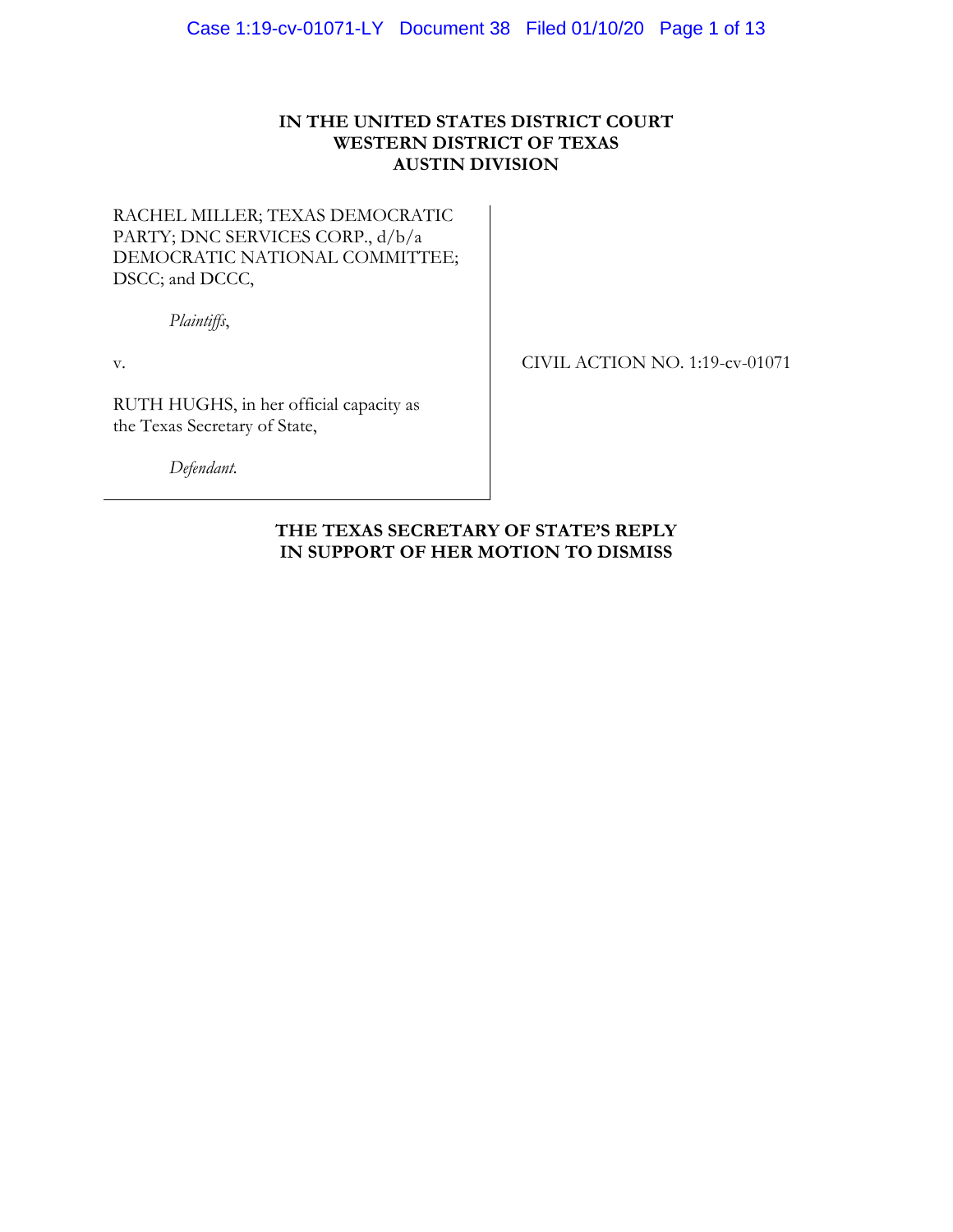# **TABLE OF CONTENTS**

| Ι.   |    |  |  |
|------|----|--|--|
| II.  |    |  |  |
|      | А. |  |  |
|      | Β. |  |  |
|      | C. |  |  |
| III. |    |  |  |
| IV.  |    |  |  |
| V.   |    |  |  |
|      |    |  |  |
|      |    |  |  |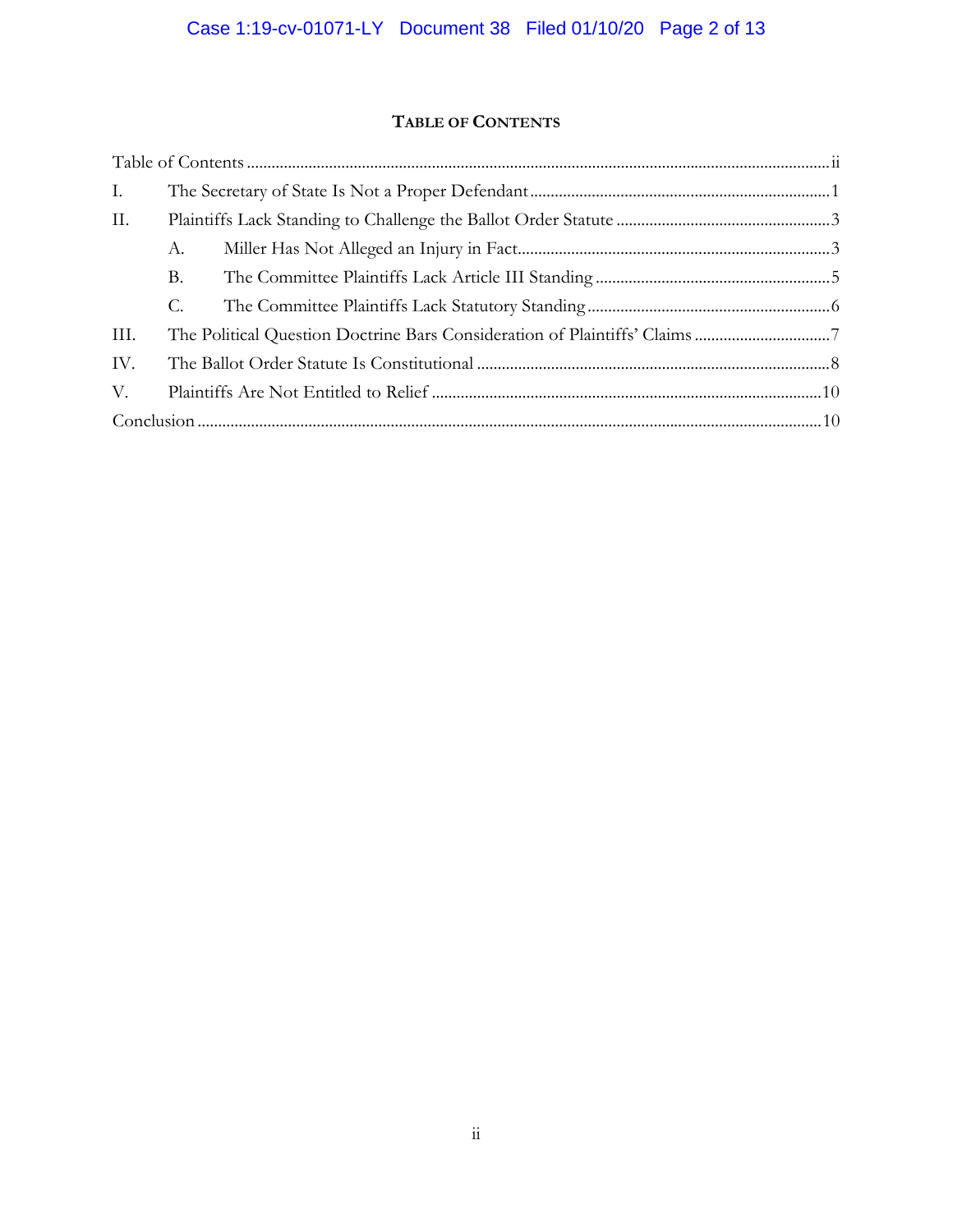#### **I. The Secretary of State Is Not a Proper Defendant**

Plaintiffs cannot sue the Secretary without identifying what she does to cause their asserted injuries and what she could do differently to redress them. MTD 3–8. Their Response fails to do so.

*City of Austin v. Paxton*, 943 F.3d 993 (5th Cir. 2019), applied sovereign immunity because, although the defendant could enforce the challenged statute, *id.* at 998, he was not "likely to do" so, *id.* at 1002. Here, the Secretary is not only unlikely but also unable to enforce the Ballot Order Statute. MTD 3–4. Plaintiffs offer four responses. First, they focus on the Secretary's role as "chief election officer," Resp. 10, but that title is not "a delegation of authority to care for any breakdown in the election process." *Bullock v. Calvert*, 480 S.W.2d 367, 372 (Tex. 1972) (narrowly interpreting "chief election officer"). Second, Plaintiffs highlight the Election Code provision for "obtain[ing] and maintain[ing] uniformity." Resp. 11. But that establishes the goal the Secretary pursues, not the powers she has to do so. MTD 4–5. Third, Plaintiffs cite one of the Secretary's Election Advisories, Resp. 11, but it merely points local officials to the Ballot Order Statute: "The order of statewide, district, county, and precinct offices on the ballot and the order of parties on the ballot are governed by Sections 52.091 and 52.092 of the Code." Election Advisory No. 2018-26, https://www.sos.state.tx.us/ elections/laws/advisory2018-26.shtml. Fourth, they cite *OCA-Greater Houston v. Texas*, 867 F.3d 604, 614 (5th Cir. 2017), but "[s]overeign immunity ha[d] no role to play" there because of abrogation.

But even if the Secretary did enforce the Ballot Order Statute, *Ex parte Young* would only allow this Court to prohibit such enforcement. It would not authorize an injunction requiring the Secretary to affirmatively use her authority as a State officer. MTD 6. In response, Plaintiffs cite cases that did not consider the argument made here. Thus, they are not precedent for Plaintiffs' position. *See Ariz. Christian Sch. Tuition Org. v. Winn*, 563 U.S. 125, 144 (2011).<sup>1</sup>

 $\overline{a}$ 

<sup>&</sup>lt;sup>1</sup> That those cases do not discuss this issue is not surprising. *Thomas ex rel. D.M.T. v. Sch. Bd. St. Martin Parish*, 756. F.3d 380 (5th Cir. 2014), and *Culliton v. Bd. of Election Comm'rs of DuPage Cty.*, 419 F. Supp.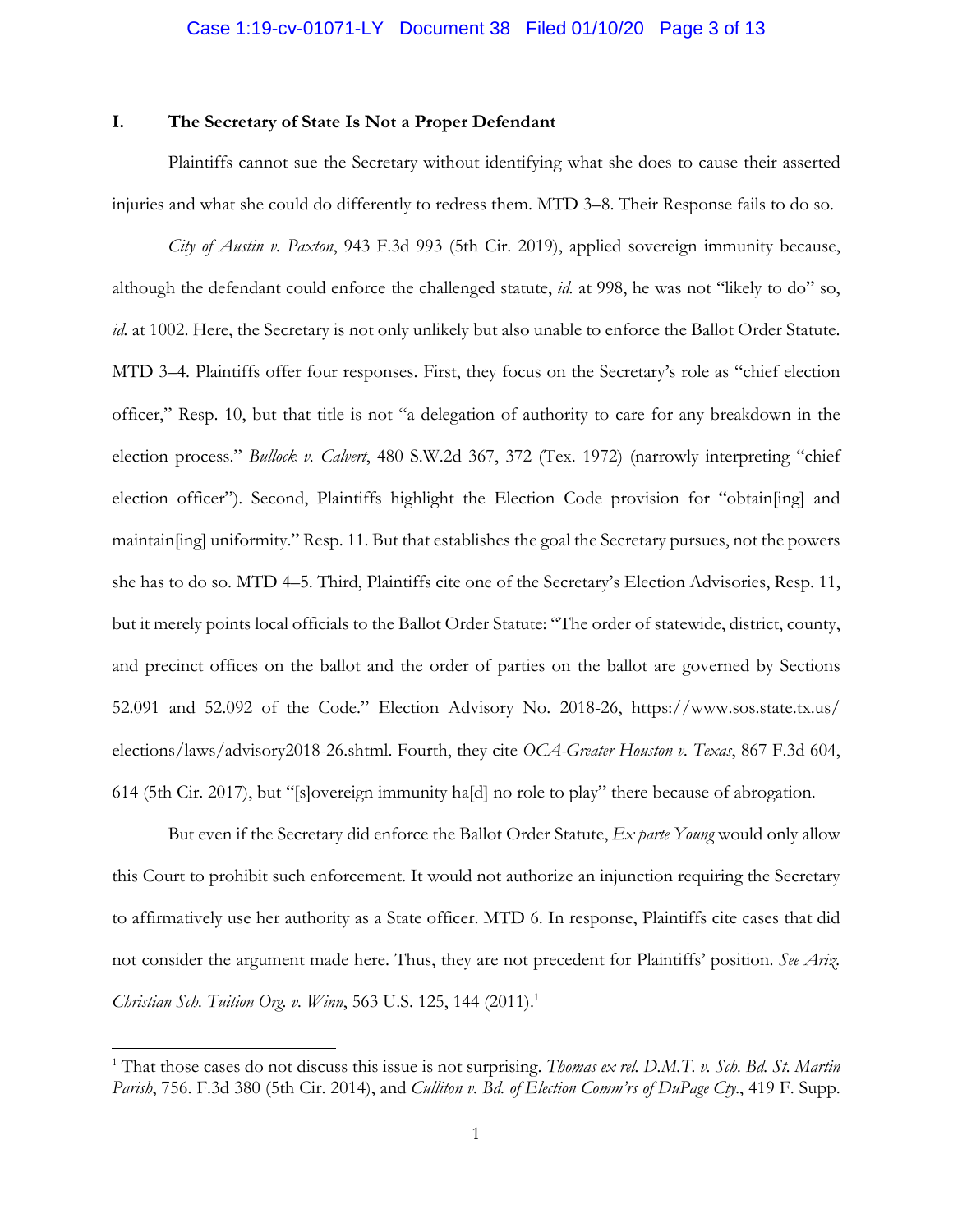## Case 1:19-cv-01071-LY Document 38 Filed 01/10/20 Page 4 of 13

Plaintiffs' standing argument also fails. Offering no limiting principle, Plaintiffs read *OCA-Greater Houston* to grant standing to any plaintiff to sue the Secretary over any Election Code provision merely because she is the "chief elections officer." Resp. 9. Such a broad rule would contradict other Fifth Circuit precedent. In *City of Austin*, for example, the district court relied on the Attorney General's status as "the chief law enforcement officer of the state." 325 F. Supp. 3d 749, 755 (W.D. Tex. 2018). But the Fifth Circuit reversed. Giving the title no weight, the court instead analyzed the likelihood of enforcement. *See* 943 F.3d at 1003 (finding "it's unlikely the City had standing" because there was no "significant possibility" of future enforcement). And in *Okpalobi v. Foster*, the panel relied on the Governor's role as "chief executive officer," 190 F.3d 337, 346 (5th Cir. 1999), but the en banc court gave that title no weight when it reached the opposite result. 244 F.3d 405, 426–27 (5th Cir. 2001) (en banc); *see also LULAC v. Edwards Aquifer Auth.*, No. 5:12-cv-620, 2014 WL 12495605, at \*5– 6 (W.D. Tex. Mar. 31, 2014) (finding plaintiffs lacked standing to sue the Secretary of State, despite her status as the "chief election officer," for voting-rights claims).

Fortunately, *OCA-Greater Houston* provides its own limiting principle: It applies, at most, when there is "no private right of action." 867 F.3d at 613 (distinguishing *Okpalobi*); MTD 7 n.3. Local officials implement the Ballot Order Statute, and it is enforced against them only through a private right of action. MTD 4. That Plaintiffs cannot bring an election contest is irrelevant. Resp. 9.

In the end, Plaintiffs are not interested in preventing the Secretary's "enforcement." They need a judgment binding local officials, but their suggestion that a judgment against the Secretary would

 $\overline{a}$ 

<sup>126 (</sup>N.D. Ill. 1976), did not involve sovereign immunity because the defendants were local officials. Resp. 11. Other cases involved mandatory injunctions that could have been easily restated as prohibitory injunctions, meaning there was little reason to litigate the issue. For example, if a defendant had an independent obligation to prepare ballots, an injunction mandating the preparation of permissible ballots would be very similar to an injunction prohibiting the preparation of impermissible ballots. The formal distinction might have little, if any, practical effect. Here, by contrast, the Secretary is not otherwise obligated to prepare ballots, so an injunction mandating official action would *not* be practically equivalent to a prohibitory injunction.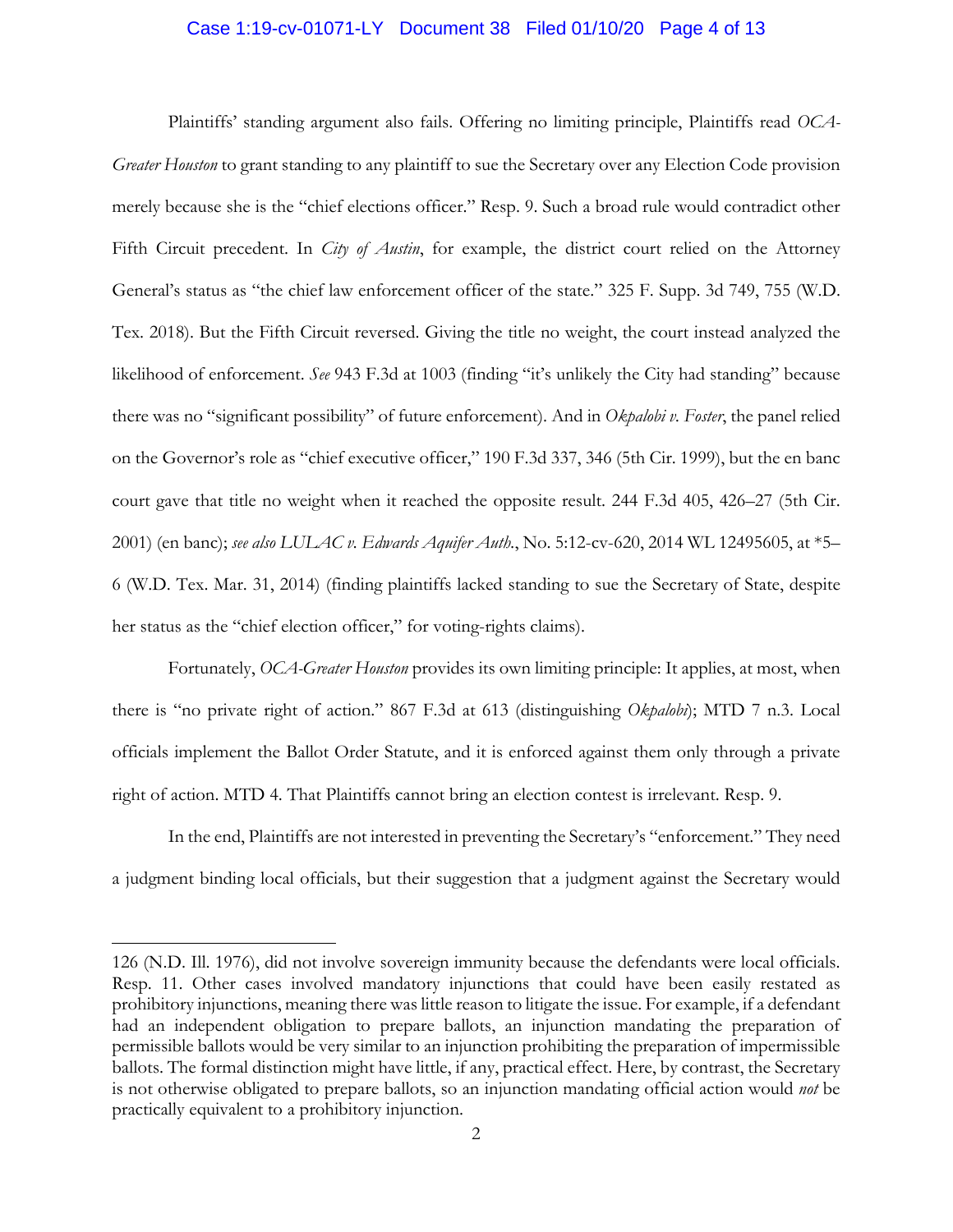#### Case 1:19-cv-01071-LY Document 38 Filed 01/10/20 Page 5 of 13

accomplish that indirectly is ill founded. Resp. 10. Local officials are not "in active concert or participation with" the Secretary. FED. R. CIV. P. 65(d)(2). They are elected or appointed locally and are not "subject to [the Secretary's] control." *Regal Knitwear Co. v. NLRB*, 324 U.S. 9, 14 (1945). Regardless, a plaintiff cannot use non-parties within the scope of Rule 65 to satisfy *Ex parte Young* or standing requirements. *See Lujan v. Defs. of Wildlife*, 504 U.S. 555, 560 (1992) (requiring traceability to "the defendant"); *Ex parte Young*, 209 U.S. 123, 157 (1908) (requiring that the "party defendant . . . have some connection with the enforcement of the act").

#### **II. Plaintiffs Lack Standing to Challenge the Ballot Order Statute**

#### **A. Miller Has Not Alleged an Injury in Fact**

Plaintiffs disclaim any effort to establish standing through election outcomes. Resp. 12–13. Instead, they argue Miller is injured by (1) vote dilution and (2) election-related expenditures. *Id.*

Vote Dilution: The Secretary previously explained that "Miller's vote is neither devalued nor wasted." MTD 10. Plaintiffs argue they "allege<sup>[d]</sup> otherwise" by "stating that the Ballot Order Statute results in Republican candidates receiving an arbitrary bump." Resp. 13. According to Plaintiffs, "[t]hat translates to an arbitrary bump in the value of each vote cast for that candidate," which "means the arbitrary dilution of each vote cast for his or her Democratic opponent." *Id.*

Plaintiffs' theory fails as a matter of law. Vote dilution makes one vote less valuable than another. It would occur if a State gave "the votes of citizens in one part of the State . . . two times, or five times, or 10 times the weight of votes of citizens in another part of the State"—or if a State achieved the same "effect" by "giv[ing] the same number of representatives to unequal numbers of constituents." *Reynolds v. Sims*, 377 U.S. 533, 562–63 (1964). But Plaintiffs do not allege facts showing vote devaluation. Each vote counts exactly the same. There is no "bump in the value of each vote cast for" any candidate or party. Resp. 13. Allegations that ballot order affects voter choices are irrelevant to vote dilution. All votes are counted equally, including the votes of people supposedly swayed by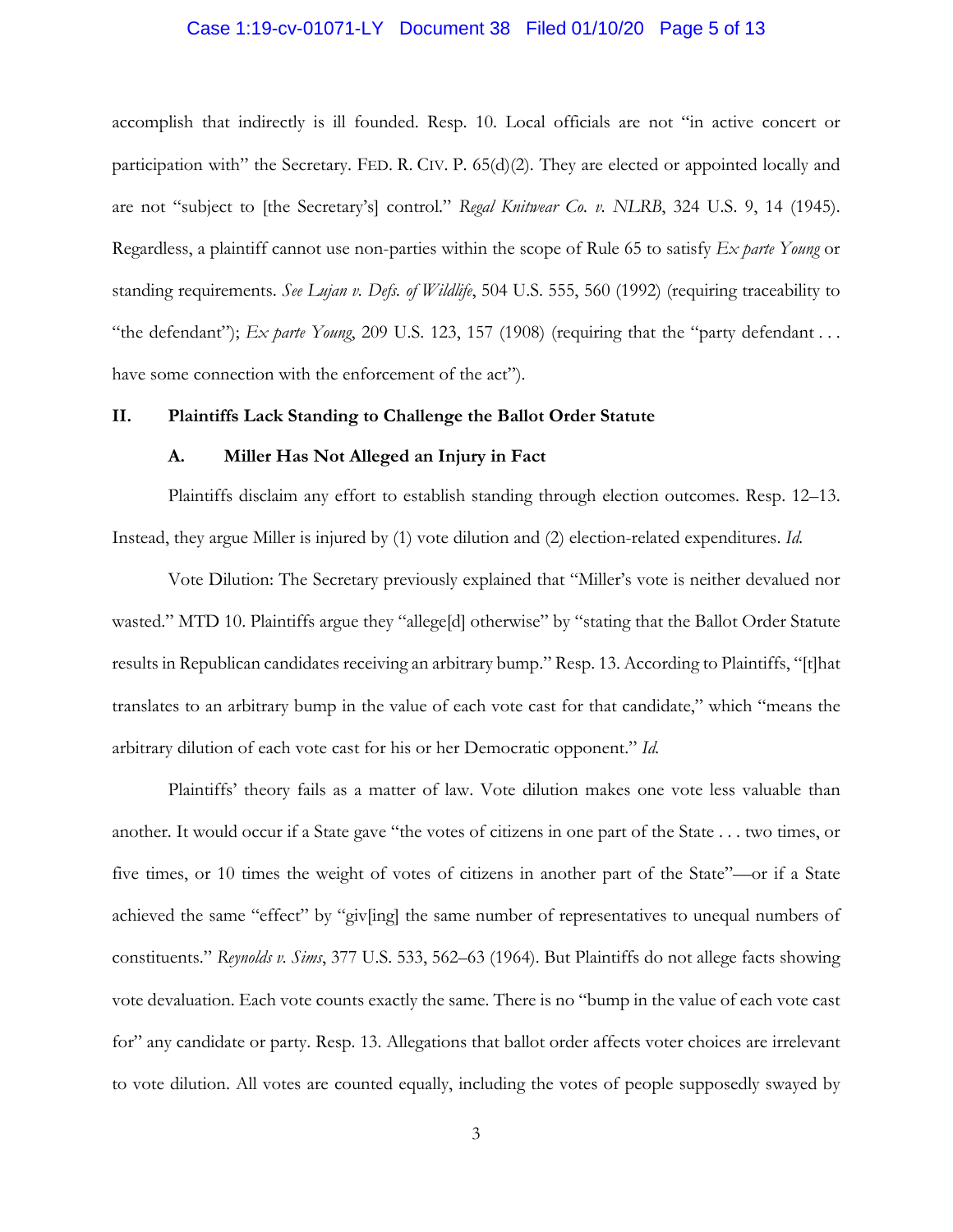## Case 1:19-cv-01071-LY Document 38 Filed 01/10/20 Page 6 of 13

ballot order. Plaintiffs object to the choices other voters make, not the value their votes are given.

Election-Related Expenditures: The Ballot Order Statute allegedly causes Miller to spend "more time and resources to achieve her mission"—"to elect Democratic Party candidates." Compl. ¶ 13; *see also* Resp. 13 (arguing Miller's "allegation of diversion of resources is itself an injury that establishes standing"). But "a self-inflicted budgetary choice . . . cannot qualify as an injury in fact." *Elec. Privacy Info. Ctr. v. Presidential Advisory Comm'n on Election Integrity*, 878 F.3d 371, 379 (D.C. Cir. 2017) (quotation omitted). That is why the Supreme Court has held that plaintiffs "cannot manufacture standing merely by inflicting harm on themselves based on their fears of hypothetical future harm that is not certainly impending." *Clapper v. Amnesty Int'l USA*, 568 U.S. 398, 416 (2013). The expenditure of resources to avoid a non-injury is itself a non-injury.

Plaintiffs admit that they have not alleged an injury in fact based on the Ballot Order Statute's supposed effect on electoral outcomes. Resp. 12–13. Thus, Miller's efforts to offset that effect whatever it may be—cannot be an injury in fact. In *National Treasury Employees Union v. United States*, 101 F.3d 1423 (D.C. Cir. 1996), a union challenged the Line Item Veto Act. Because of the Act, the union "increased expenditure of funds . . . to achieve [its] organizational mission of improving the terms of employment for government workers." *Id.* at 1430. According to the union, the Act gave the President increased influence and required it to "expend[] more money lobbying the President." *Id.*  But the court found no standing. Because the union could not establish whether the President would ever use such increased influence to affect its mission, the court was "unsure whether [the union's] additional expenditure of funds is truly necessary to improve the working conditions of government workers or rather is unnecessary alarmism constituting a self-inflicted injury." *Id.*

Here, Plaintiffs have not plausibly alleged that the Ballot Order Statute would cause any Democratic candidate to lose an election. MTD 13. Indeed, they disclaim any effort to establish such a fact. Resp. 12–13. Thus, their expenditures are self inflicted.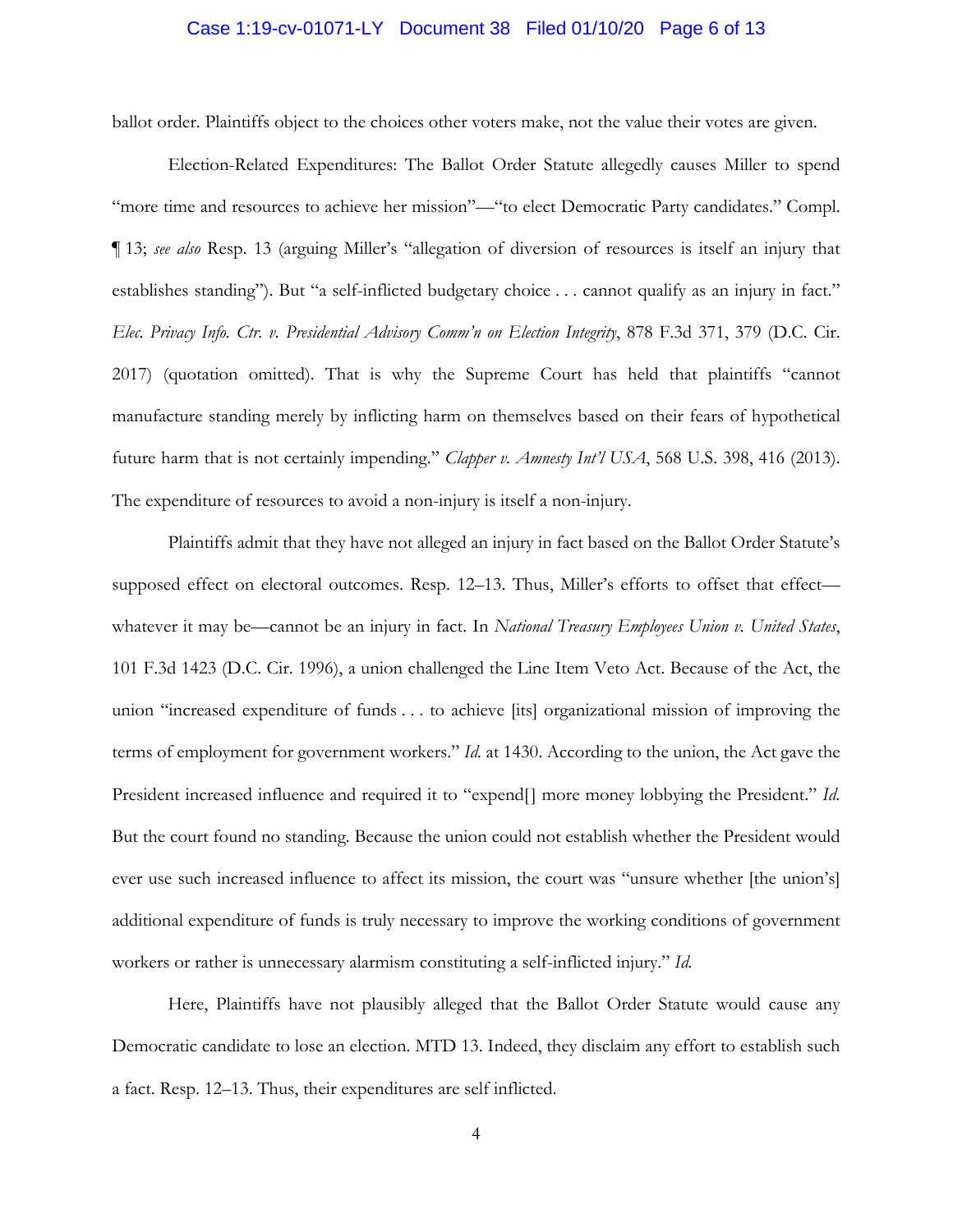#### **B. The Committee Plaintiffs Lack Article III Standing**

The Secretary's motion to dismiss argued that the Committee Plaintiffs cannot establish associational standing without "identify[ing] members who have suffered the requisite harm." MTD 11 (quoting *Summers v. Earth Island Inst.*, 555 U.S. 488, 499 (2009)). Plaintiffs do not dispute their failure to identify members. They consider "such identification unnecessary." Resp. 15.

Binding precedent says otherwise. In *Summers*, the Supreme Court "required plaintiffs claiming an organizational standing to identify members who have suffered the requisite harm." 555 U.S. at 499. The dissent would have "accept[ed] the organization's self-description of the activities of its members" and "a statistical probability that some of those members are threatened with concrete injury." *Id.* at 497. But the majority rejected that approach because the "requirement of naming the affected members has never been dispensed with in light of statistical probabilities." *Id.* at 498–99. Even when "it is certainly possible—perhaps even likely—that one" member would have standing, "that speculation does not suffice." *Id.* at 499. Similarly, in *NAACP v. City of Kyle*, the Fifth Circuit found no associational standing because the NAACP had not established that "a specific member of the NAACP has been" injured. 626 F.3d 233, 237 (5th Cir. 2010). "[E]vidence suggesting, in the abstract, that some minority members may be" injured was "insufficient." *Id.*

Contrary to Plaintiffs' suggestion, these cases apply "in the voting rights context." Resp. 15; *see N.C. State Conference of NAACP v. N.C. State Bd. of Elections*, 283 F. Supp. 3d 393, 402 n.6 (M.D.N.C. 2017). They also apply at the pleading stage. MTD 11.

Plaintiffs do not allege Miller, the only voter identified in the Complaint, is a member of the other Plaintiffs. MTD 11–12. In response, Plaintiffs argue only that Miller is a "voter[] who intend[s] to support Democratic candidates in 2020." Resp. 16. That is not "indicia of membership." MTD 11.<sup>2</sup>

1

<sup>2</sup> *Texas Democratic Party v. Benkiser*, 459 F.3d 582 (5th Cir. 2006), found associational standing based on an identified candidate who "step[ped] into the shoes of" the TDP "after the primary election." *Id.* at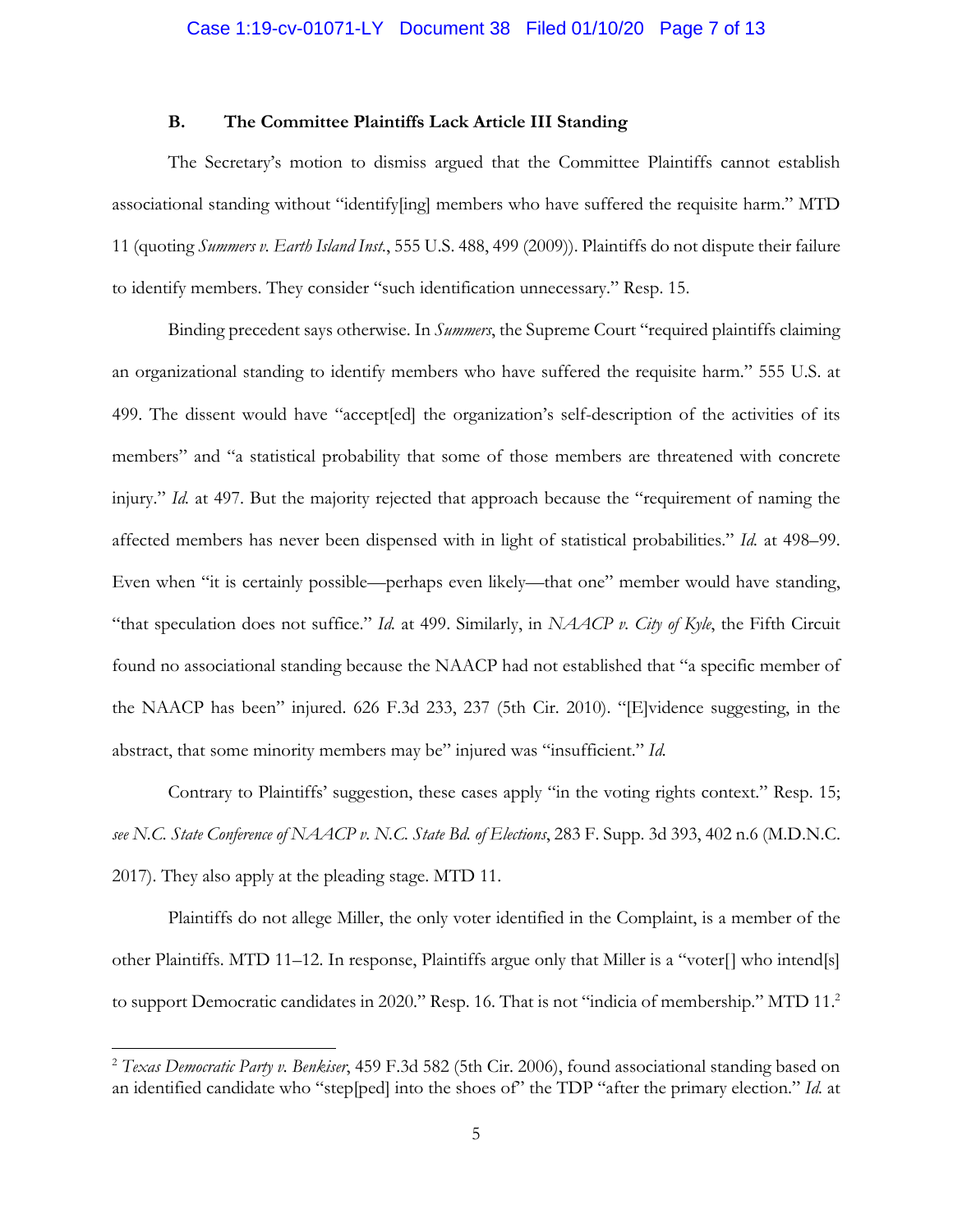## Case 1:19-cv-01071-LY Document 38 Filed 01/10/20 Page 8 of 13

The Committee Plaintiffs also lack organizational standing. MTD 12–13. Worried that "[t]he Ballot Order Statute frustrates their missions to elect" Democrats, Plaintiffs "divert[] resources to combat the Ballot Order Statute's effect." Resp. 14 (quotation omitted). This argument fails.

First, Plaintiffs have not established that the Ballot Order Statute impairs their mission because they have not plausibly alleged that the law would cause any Democratic candidate to lose an election. MTD 12–13; *see also supra* Part II.A. Plaintiffs argue that other cases have recognized standing without requiring a voter to "predict the loss of an upcoming election." Resp. 16. Of course, many plaintiffs would have such standing insofar as the right to vote is a cognizable interest regardless of whether a voter's preferred candidate wins. But the Committee Plaintiffs do not have voting rights. MTD 14. That is why they rely on their interest in electing Democrats. Resp. 14. When a plaintiff claims to be protecting an interest in electing Democrats, a plausible allegation that the challenged statute would prevent the election of at least one Democrat is not too much to ask.

Second, Plaintiffs do not explain how they can satisfy the *City of Kyle* requirements for organizational standing. They have neither alleged that their reactions to the Ballot Order Statute "differ from [their] routine [political] activities" nor "identified any specific projects" put on hold. MTD 13 (quoting *City of Kyle*, 626 F.3d at 238). General references to activities "such as facilitation of Get Out The Vote Programs" and "supporting candidates in other states" do not suffice. Resp. 14– 15.

## **C. The Committee Plaintiffs Lack Statutory Standing**

 $\overline{a}$ 

The Secretary previously argued the Committee Plaintiffs cannot rely on the rights of third parties to support their claims under § 1983. MTD 14–15. Plaintiffs do not dispute that their claims rely on the voting rights of third parties. Instead, they argue that § 1983 allows plaintiffs to assert the

<sup>588.</sup> Plaintiffs here have not identified any candidates, much less one who has won a primary election. Although their Response refers to "the candidates they support," Resp. 16, Plaintiffs' Complaint does not identify any, or even allege that Plaintiffs are currently supporting any 2020 candidates in Texas.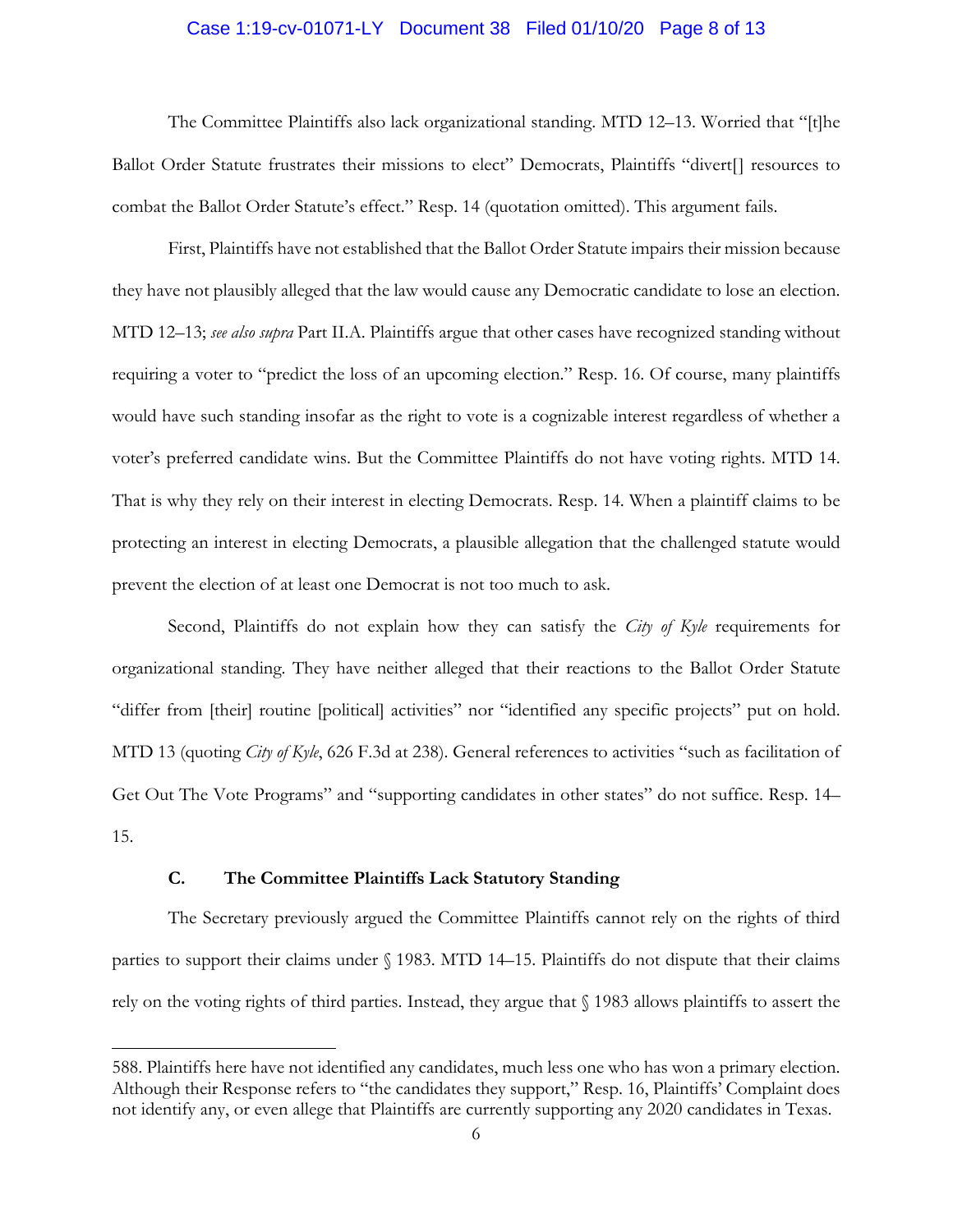#### Case 1:19-cv-01071-LY Document 38 Filed 01/10/20 Page 9 of 13

rights of third parties. Resp. 17 n.4. Binding precedent holds otherwise. *See Conn v. Gabbert*, 526 U.S. 286, 292–93 (1999); *Coon v. Ledbetter*, 780 F.2d 1158, 1160 (5th Cir. 1986). Section 1983 "incorporates, but without exceptions, the Court's 'prudential' principle that the plaintiff may not assert the rights of third parties." David P. Currie, *Misunderstanding Standing*, 1981 Sup. Ct. Rev. 41, 45.

The Committee Plaintiffs also argue that the third-party doctrine does not apply because they "have established direct and associational standing." Resp. 17. The Committee Plaintiffs have not established either. But even if they had properly alleged their own *injuries* in fact to establish direct organizational standing under Article III, they would still lack statutory standing because they rely on the *rights* of third parties. To be sure, an organizational plaintiff does not trigger the bar on third-party claims when it relies on its own injury *and* its own rights. But here, the Committee Plaintiffs rely on third parties' rights.

A plaintiff relying on third parties' rights necessarily brings a third-party claim, even if the plaintiff can establish its own injury in fact. *See Conn*, 526 U.S. at 292–93; *Danos v. Jones*, 652 F.3d 577, 582 (5th Cir. 2011). After all, the exceptions to the prudential version of the rule require, among other things, that the organization "have suffered an injury in fact." *Powers v. Ohio*, 499 U.S. 400, 411 (1991) (quotation omitted). That would be nonsensical if a plaintiff asserting direct organizational injury were already categorically exempted from the rule against third-party claims.

#### **III. The Political Question Doctrine Bars Consideration of Plaintiffs' Claims**

Plaintiffs argue their claims are justiciable because the Court need not "decide how much of an arbitrary advantage . . . is constitutionally permissible, but rather whether the award of such an arbitrary advantage is constitutional at all." Resp. 19. That contradicts binding precedent: "To hold that legislators cannot take partisan interests into account when drawing district lines would essentially countermand the Framers' decision to entrust districting to political entities." *Rucho v. Common Cause*, 139 S. Ct. 2484, 2497 (2019). The same is true for control over the ballot. The Framers gave that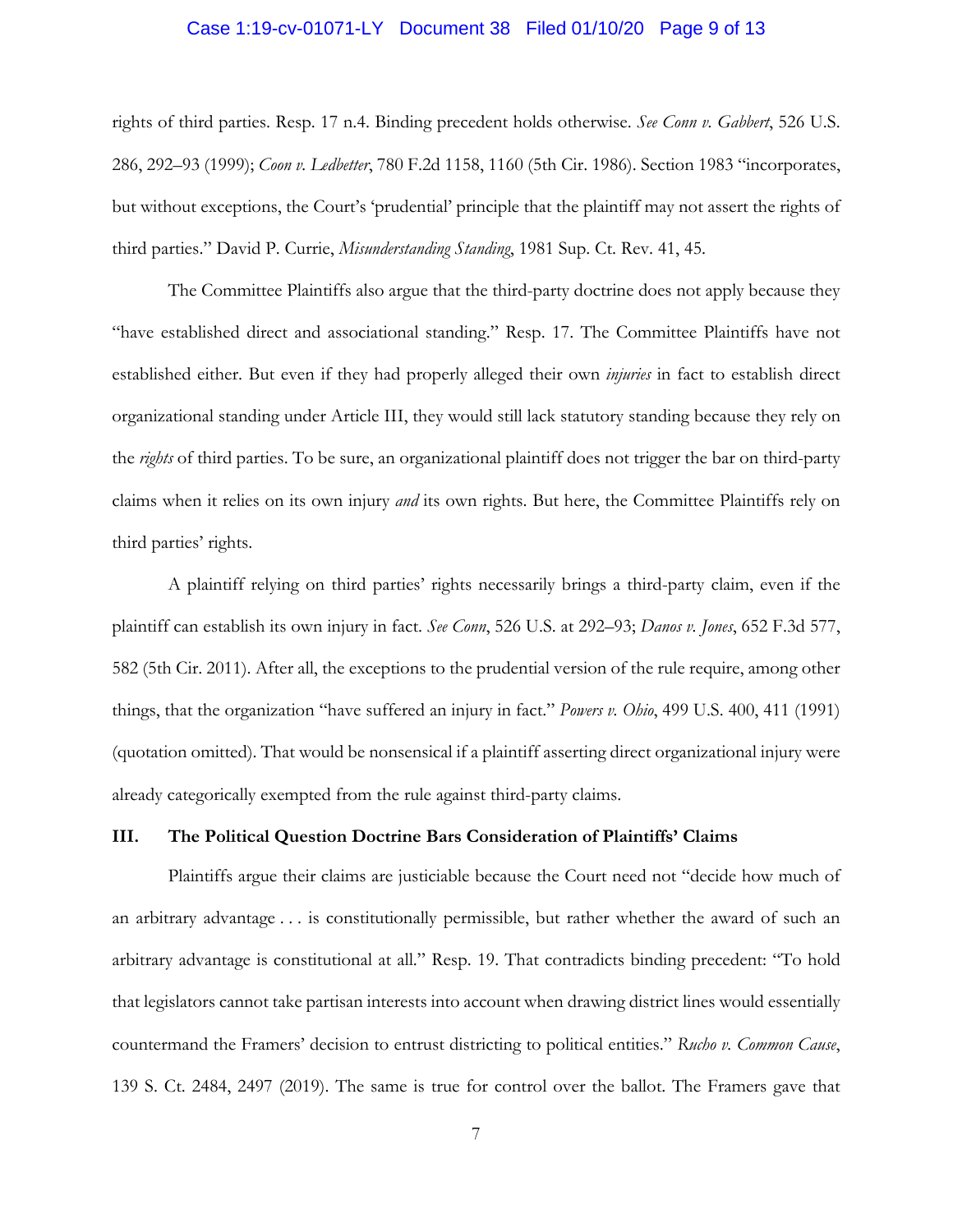## Case 1:19-cv-01071-LY Document 38 Filed 01/10/20 Page 10 of 13

power to political entities, and this Court cannot countermand that decision. Of course, no one argues "that *all* elections-related claims with political ramifications are suddenly nonjusticiable." Resp. 18. But this case is very similar to *Rucho*, even on Plaintiffs' own theory. If, as Plaintiffs argue, this is a votedilution case about partisan effects, it is equivalent to partisan gerrymandering.<sup>3</sup>

#### **IV. The Ballot Order Statute Is Constitutional**

 $\overline{a}$ 

Plaintiffs seem to believe that at least eighteen States have unconstitutional ballot order laws. Like Texas, many States key ballot order to which party won the previous election for Governor or Secretary of State.<sup>4</sup> Others rely on which party received the most votes for a federal office or holds the majority in the state legislature.<sup>5</sup> One looks to the party that won the *fewest* votes in the preceding election, MINN. STAT. § 204D.13, and another always puts Democrats before Republicans, DEL.CODE tit. 15,  $\frac{1}{5}$  4502(a)(5). States have had similar laws since the beginning of the modern ballot system.<sup>6</sup>

"[T]he formatting local officials use in preparing ballots" does not trigger *Anderson-Burdick* scrutiny. MTD 17. Plaintiffs respond that "[e]ach provision of a[n election] code ... inevitably affects—at least to some degree—the individual's right to vote and his right to associate . . . ." Resp. 21 (quoting *Burdick v. Takushi*, 504 U.S. 428, 433 (1992)). That does not help them here.

Even if every election law is subject to the *Anderson-Burdick* framework in an appropriate case, not every claim triggers it. Whether *Anderson-Burdick* applies depends on the type of injury that

<sup>&</sup>lt;sup>3</sup> The Secretary addresses partisan interests because, though she "believes the Ballot Order Statute is justified by non-partisan interests, . . . Plaintiffs argue otherwise." MTD 16; *see* Compl. ¶¶ 40–41; Resp. 19 n.5.

<sup>4</sup> ARIZ. REV. STAT.§ 16-502(E); CONN. GEN. STAT. § 9-249a(a)(1); GA. CODE § 21-2-285(c); IND. CODE § 3-11-2-6(a)(1); MD.CODE ELEC. LAW §§ 1-101(dd), 9-210(j)(2); MICH.COMP. LAWS § 168.703; MO. REV. STAT. § 115.239(1); NEB. REV. STAT. § 32-815(1); N.Y. ELEC. LAW § 7-116(1); 25 PA. CONS. STAT. § 2963(b); TEX. ELEC. CODE § 52.091(b).

<sup>&</sup>lt;sup>5</sup> TENN. CODE §§ 2-1-104(11)-(12), 2-5-208(d)(1); WASH. REV. CODE § 29A.36.161(4); W. VA. CODE  $§ 3-6-2(c)(3); WIS. STAT. \S 5.64(1)(b); WYO. STAT. \S 22-6-121(a).$ 

<sup>6</sup> Eldon Cobb Evans, *The History of the Australian Ballot System in the United States* 36 (1917), https://books.google.com/books?id=gWtDAAAAIAAJ (explaining that "[t]he model of the partycolumn type was the Indiana statute of 1889," which listed Democrats before Republicans).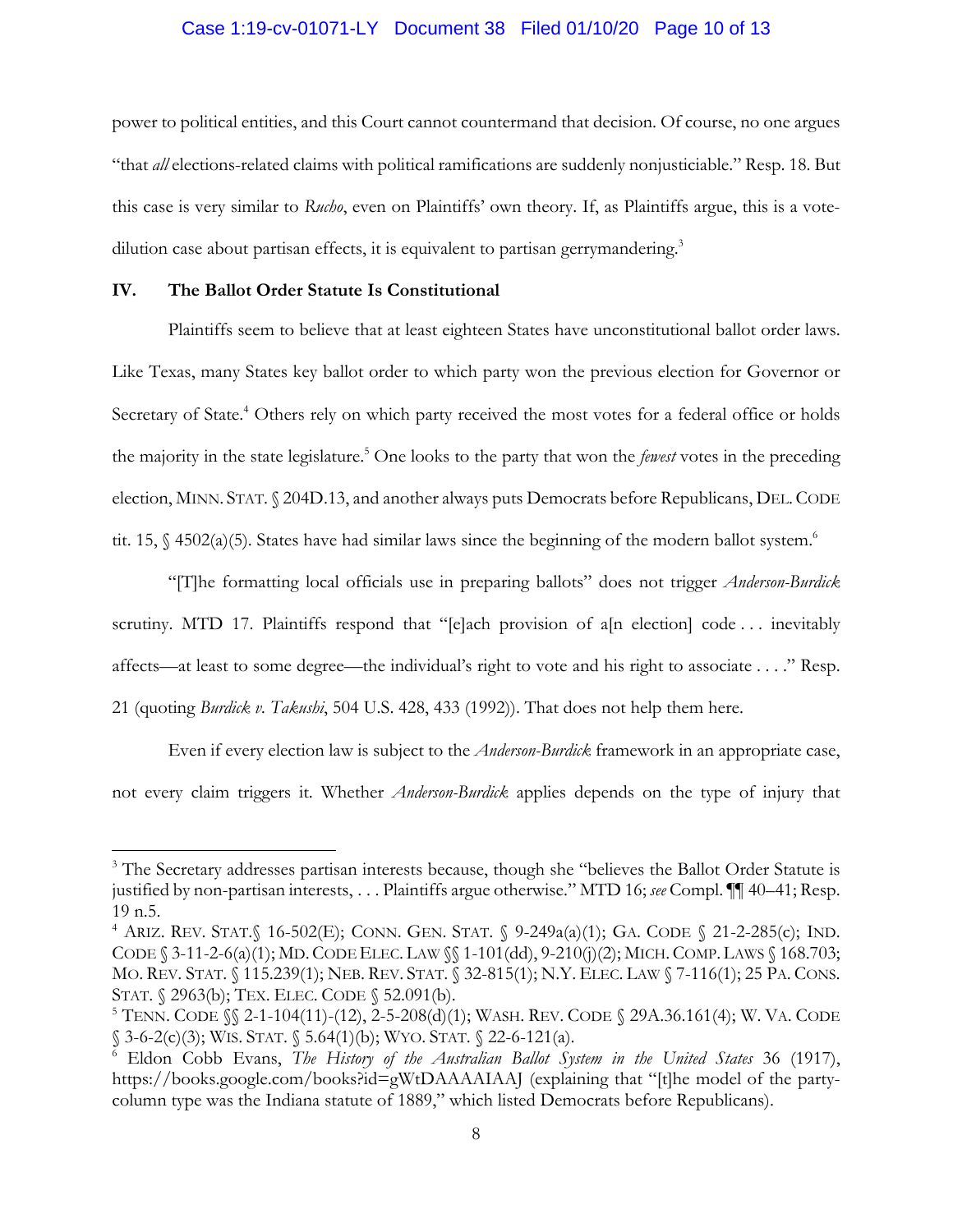## Case 1:19-cv-01071-LY Document 38 Filed 01/10/20 Page 11 of 13

Plaintiffs allege. For example, consider a law regulating the font used on ballots. A plaintiff alleging that the font is illegible might be able to bring an *Anderson-Burdick* claim on the theory that the illegible font makes it difficult to vote for his preferred candidate. But a claim alleging that the font is aesthetically displeasing would not trigger *Anderson-Burdick* scrutiny because the alleged injury has nothing to do with the ability to vote.

So too here. If Plaintiffs were complaining that the ballot order makes it difficult to vote for Democrats, then *Anderson-Burdick* scrutiny might be appropriate (though the claim would lose). But that is not Plaintiffs' theory. Plaintiffs complain ballot order convinces voters to associate with other candidates, not that it bars voters from associating with their preferred candidates. MTD 18.

Even under *Anderson-Burdick*, the Ballot Order Statute is constitutional. MTD 18–22. Instead of rebutting the State's interests in its Ballot Order Statute, Plaintiffs contend that the Secretary's arguments cannot be considered at the pleading stage. Resp. 21–24. The Fourth Circuit has explicitly rejected Plaintiffs' argument that the court "may not weigh [the State's] interests without discovery." *Libertarian Party of Va. v. Alcorn*, 826 F.3d 708, 719 (4th Cir. 2016). That makes sense because the Secretary need not provide "elaborate, empirical verification of the weightiness of the State's asserted justifications." *Timmons v. Twin Cities Area New Party*, 520 U.S. 351, 364 (1997). Thus, courts in this Circuit frequently grant motions to dismiss *Anderson-Burdick* claims. *See, e.g.*, *LULAC v. Abbott*, 369 F. Supp. 3d 768, 781–84 (W.D. Tex. 2019); *Kennedy v. Pablos*, 2017 WL 2223056, at \*3–5 (W.D. Tex. May 18, 2017); *Faas v. Cascos*, 225 F. Supp. 3d 604, 607 (S.D. Tex. 2016); *Meyer v. Texas*, 2011 WL 1806524, at \*3–7 (S.D. Tex. May 11, 2011).

Plaintiffs concede that States can distinguish "major"-party candidates from "minor"-party and independent candidates. Resp. 22–23; Compl. ¶ 21 n.3. But the defining difference between major and minor parties is how many voters support them. Having conceded that States can order other parties based on popularity, Plaintiffs cannot complain about ordering the Republican and Democratic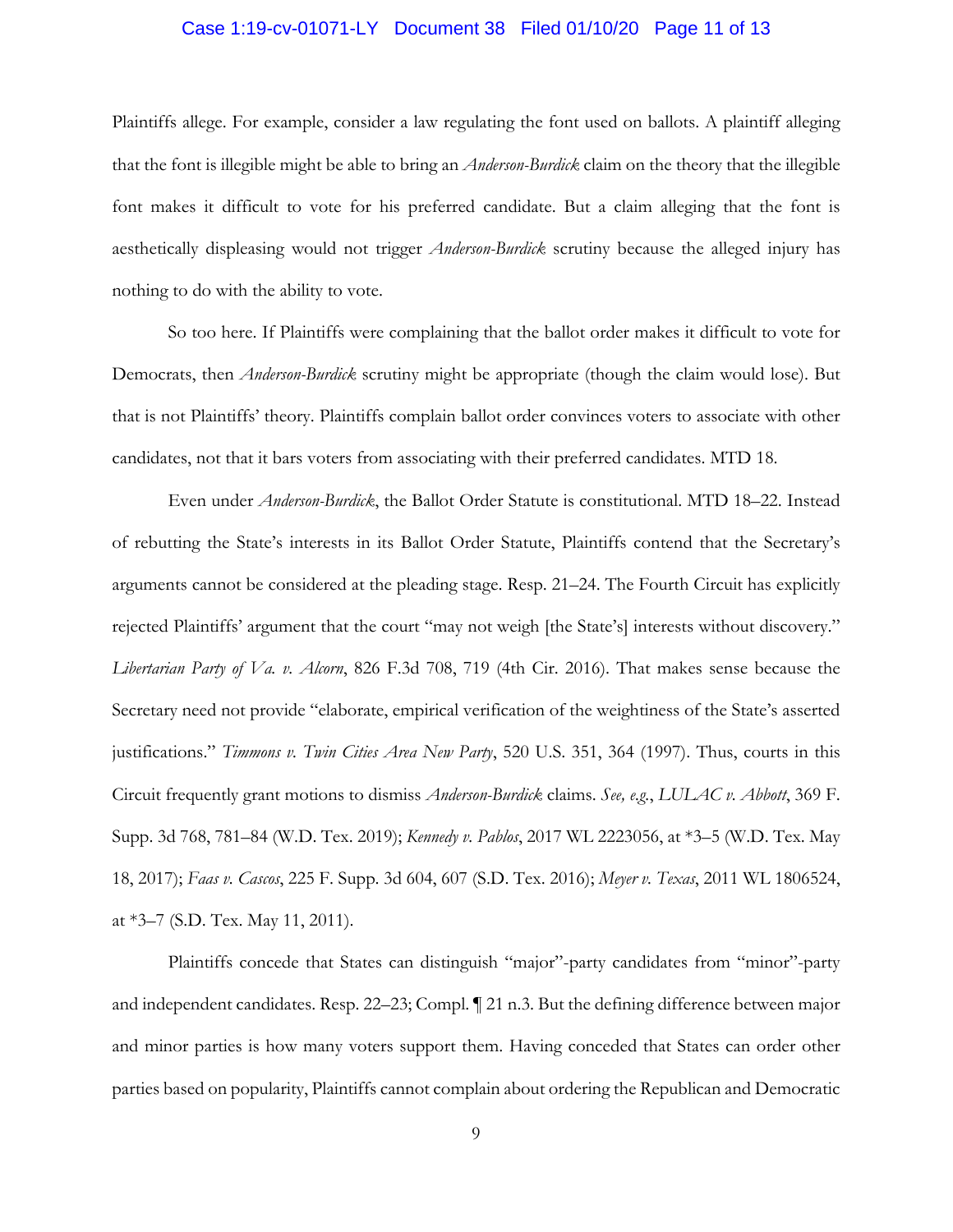## Case 1:19-cv-01071-LY Document 38 Filed 01/10/20 Page 12 of 13

parties on the same basis. Although parties may be "similarly situated" for some purposes, Resp. 23, parties that receive different numbers of votes are not similarly situated for ballot order. MTD 20.<sup>7</sup>

#### **V. Plaintiffs Are Not Entitled to Relief**

1

On Plaintiffs' theory, they benefited from the Ballot Order Statute and waited decades to challenge it. MTD 1. Plaintiffs argue that their claims rely on "[r]ecent developments" and new "empirical methods." Resp. 3. But they alleged that the ballot-order effect has been "commonly known and accepted" for decades. MTD 23. Plaintiffs cannot have it both ways. They also argue "laches does not apply to claims for prospective injunctive relief." Resp. 5. Not so. *See, e.g.*, *Ancient Egyptian Arabic Order of Nobles of the Mystic Shrine v. Michaux*, 279 U.S. 737, 748–49 (1929); *White v. Daniel*, 909 F.2d 99, 102–03 (4th Cir. 1990). Although "undue prejudice . . . is normally inapplicable when the relief is prospective," *Envtl. Def. Fund v. Marsh*, 651 F.2d 983, 1005 n.32 (5th Cir. 1981), this is not a normal case. Plaintiffs' delay has been so long that a lesser showing of prejudice suffices. MTD 23.

Plaintiffs suggest Miller's delay is excusable because she is unsophisticated, Resp. 6, but she has served "as a campaign manager, precinct chair for the county party, and board member of the Tarrant County Democratic Women's Club." Compl. ¶ 13. An experienced political operative challenging a decades-old law is not an "[o]rdinary citizen" ignorant of new statutes taking "effect in the midst of the [then-current] election cycle." *Nader 2000 Primary Comm., Inc. v. Hechler*, 112 F. Supp. 2d 575, 577, 579 n.2 (S.D. W. Va. 2000).<sup>8</sup>

#### **CONCLUSION**

The Secretary respectfully requests that the Court dismiss Plaintiffs' Complaint.

<sup>7</sup> Plaintiffs assert that the *Anderson-Burdick* test applies equally to both of their claims. Resp. 24–25. If so, Count II should be dismissed or struck as redundant. *See* FED. R. CIV. P. 12(f).

<sup>&</sup>lt;sup>8</sup> Plaintiffs argue the Secretary improperly cites "facts outside of the Complaint," Resp. 3 n.1, but she relies on the pleadings and judicially noticeable facts, both of which are appropriate at this stage. *See Tellabs, Inc. v. Makor Issues & Rights, Ltd.*, 551 U.S. 308, 322 (2007). The Court should not convert the Secretary's motion into one for summary judgment.